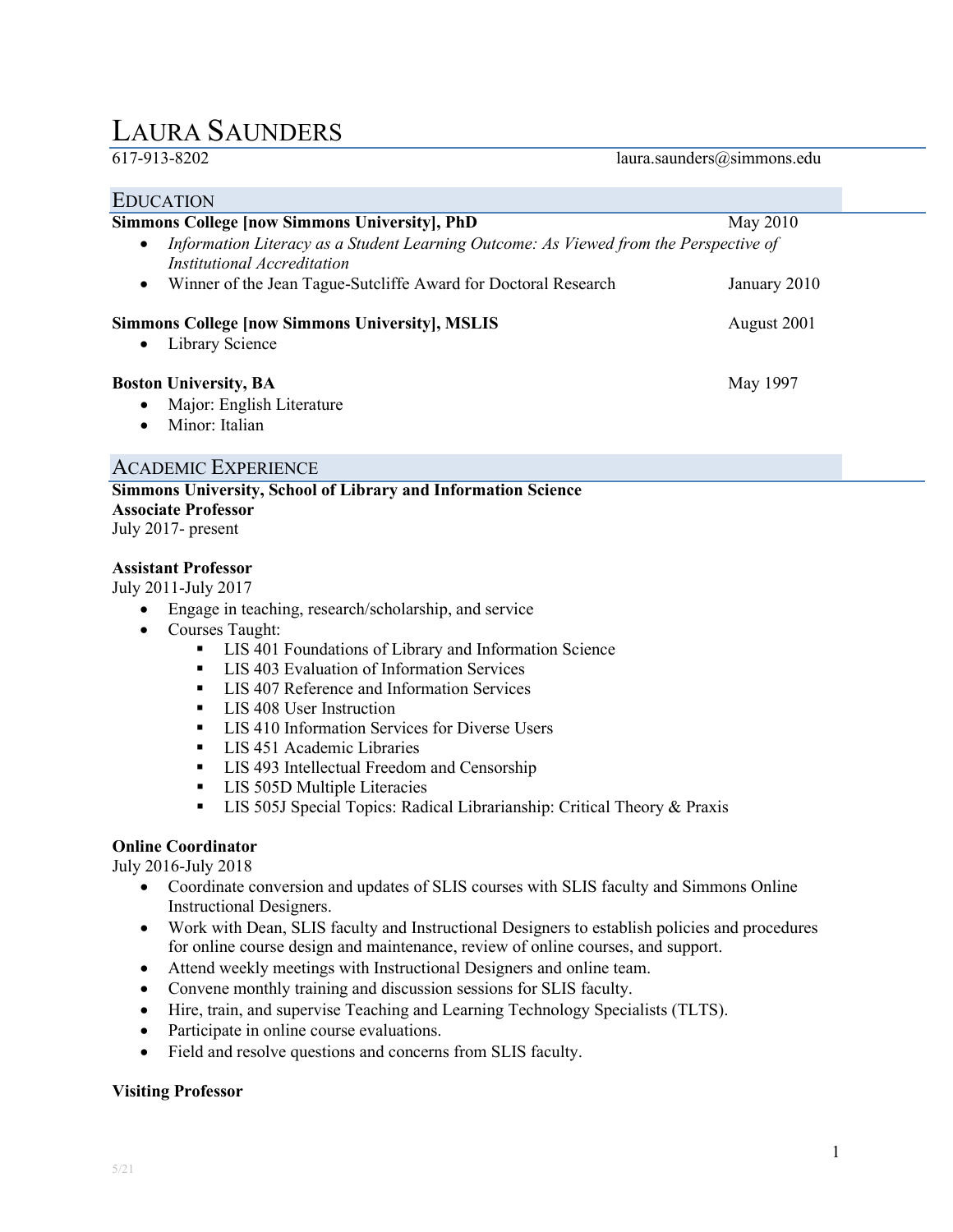July 2010-July 2011

• Engage in teaching, research/scholarship, and service

## **Adjunct Professor**

Sept. 2004-July 2010

• Taught 1-3 courses a semester in the areas of reference, evaluation, instruction, and academic libraries.

## OTHER EMPLOYMENT

**Simmons College [now Simmons University], Beatley Library Reference/Career Resource Librarian** Aug. 2000-Sept. 2003 **Library Assistant** Aug. 1999-Sept. 2000

- Managed a branch library including overseeing of budget, hiring and training of library assistant and student workers, collection development, and maintenance of Web site
- Offered reference and instruction services
- Offered workshops and course-integrated instruction in collaboration with career counselors, faculty, and other librarians in preparation and presentation of instruction
- Prepared annual reports on branch library services

**Medford Public Library Circulation Assistant** Aug. 1998-Aug. 1999

**Analytical Systems Engineering Corporation Human Resources Assistant** Sept. 1997- Aug. 1998

# **PUBLICATIONS**

## **Peer-Reviewed Articles**

Saunders, L. & Bajjaly, S. (in  $2<sup>nd</sup>$  round review). Direct instruction of inter and intrapersonal skills for business education. *Journal of Education for Business*.

Saunders, L. (accepted). Faculty perspectives on mis- and disinformation. *College & Research Libraries.*

Saunders, L. & Bajjaly, S. (accepted). Direct instruction and assessment of "soft skills" across disciplines: Faculty perspectives. *International Journal of Teaching and Learning in Higher Education*.

Saunders, L. & Bajjaly, S. (accepted). The importance of soft skills to LIS education. *Journal of Education for Library and Information Science*.

Bajjaly, S. & Saunders, L. (accepted). Soft skills teaching by top-ranked US nursing faculty. *Journal of Nursing Education*.

Scott, D., & Saunders, L. (2021). Neutrality in public libraries: How are we defining one of our core values? *Journal of Librarianship and Information Science 53*(1): 153-166.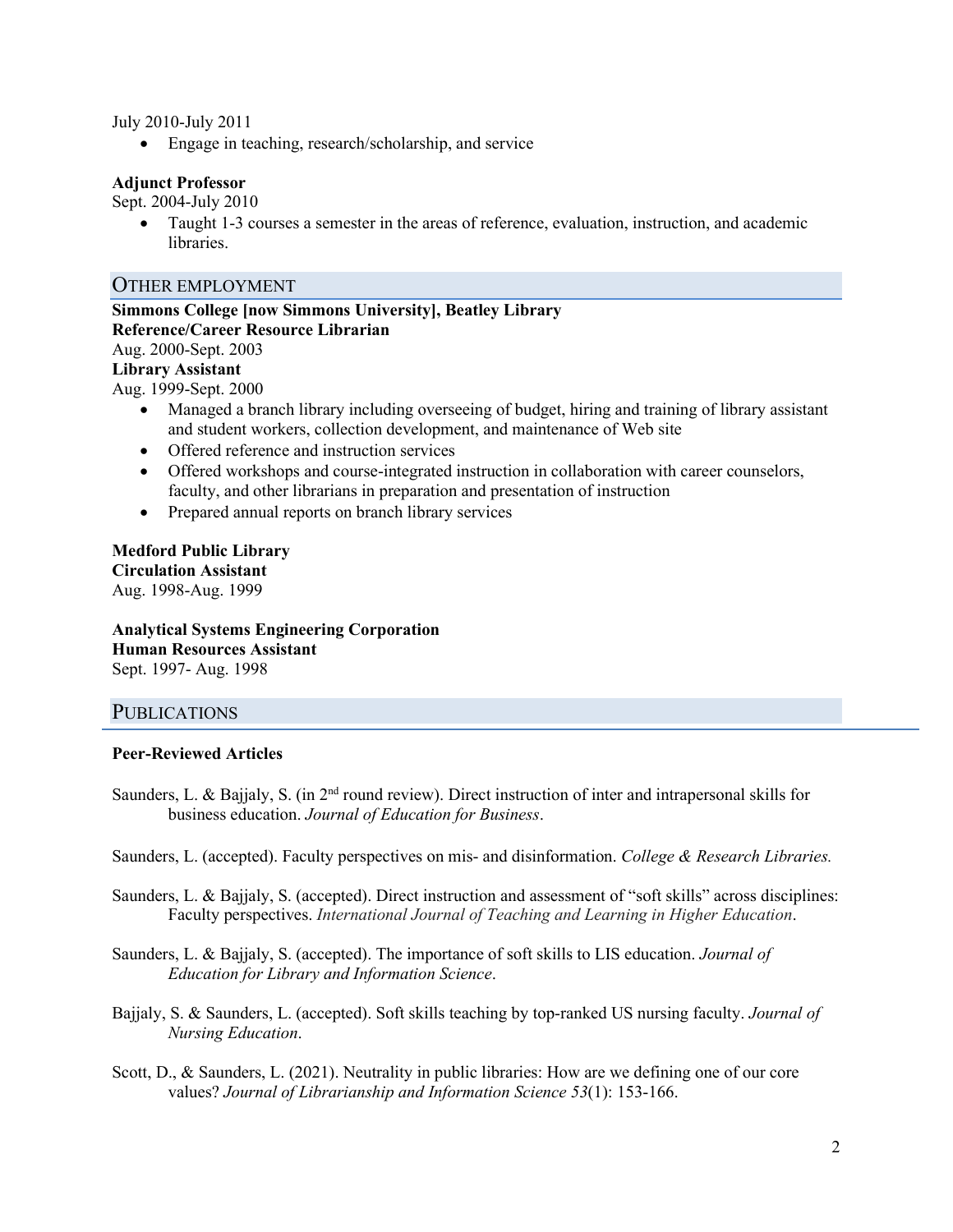- Davis, R., & Saunders, L. (2020). Essential skills for special and corporate librarians. *Journal of Library Administration 60*(7): 762-783. https://doi.org/10.1080/01930826.2020.1786984
- Saunders, L. (2020). [Core knowledge and specialized skills in academic libraries.](https://crl.acrl.org/index.php/crl/article/view/24336/32153) *College & Research Libraries 81*(2), 288.<https://doi.org/10.5860/crl.81.2.288>
- Williams, R., & Saunders, L. (2020). What the field needs: Core knowledge, skills, and abilities for public librarianship. *Library Quarterly 90*(3).
- Saunders, L. & Corning, S. (2020). From cooperation to collaboration: Toward a framework for deepening library partnerships. *The Journal of Library Administration, 60*(5).
- Saunders, L., & Budd, J. (2020). Examining authority and reclaiming expertise. *The Journal of Academic Librarianship, 46*(1), [https://doi.org/10.1016/j.acalib.2019.102077.](https://doi.org/10.1016/j.acalib.2019.102077)
- Saunders, L. & Estell, A. (2019). Copyright literacy of library and information science students in the United States. *Journal of Education for Library and Information Science*, 60(4), 329-353.
- Saunders, L. (2019). Core and more: Examining foundational and specialized content in library and information science. *Journal of Education for Library and Information Science, 60*(1), 3-34.
- Hernon, P., & Saunders, L. (2019). What happens to the data collected when libraries use undercover agents. *Public Services Quarterly*.
- Saunders, L. (2018). Information literacy in practice: Content and delivery of library instruction tutorials. *The Journal of Academic Librarianship, 44*(2), 269-278. doi: 10.1016/j.acalib.2017.12.022
- Saunders, L., Severyn, J., & Caron, J. (2017). Don't they teach that in high school? Bridging the high school to college information literacy gap. *Library and Information Science Research, 39*(4), 276-283. doi: 10.1016/j.lisr.2017.11.006
- [Invited] Saunders, L. (2017). Connecting information literacy and social justice: Why and how. *Communications in Information Literacy*, *11*(1), 55-77.
- Todorova, T., Kurbanoğlu, S., Boustany, J., Doğan, G., Saunders, L., Horvat, A., Terra, A.L., Landøy, A., Repanovici, A., Morrison, C., Sanchez, E.J., Secker, J., Rudzioniene, J., Kortelainen, T., Koltay, T. (2017). Copyright literacy and information professionals: A multi-national study. *Library Management*, *38*(6/7), 323-344. [https://doi.org/10.1108/LM-01-2017-0007](https://doi-org.ezproxy.simmons.edu/10.1108/LM-01-2017-0007)
- Saunders, L. & Ung, T. (2017). Striving for success in the reference interview: A case study. *The Reference Librarian, 58*(1), 46-66. http://dx.doi.org/10.1080/02763877.2016.1157778
- Saunders, L. (2016). Teaching the reference interview through practice-based assignments. *Reference Services Review, 44*(3), 390-410. http://dx.doi.org/10.1108/RSR-04-2016-0025
- Saunders, L., Severyn, J., Freundlich, S., Shaw-Munderback, J., Piroli, V. (2016). Assessing graduate level information literacy instruction with critical incident questionnaires. *The Journal of Academic Librarianship*, 42, 655-663. doi:10.1016/j.acalib.2016.08.008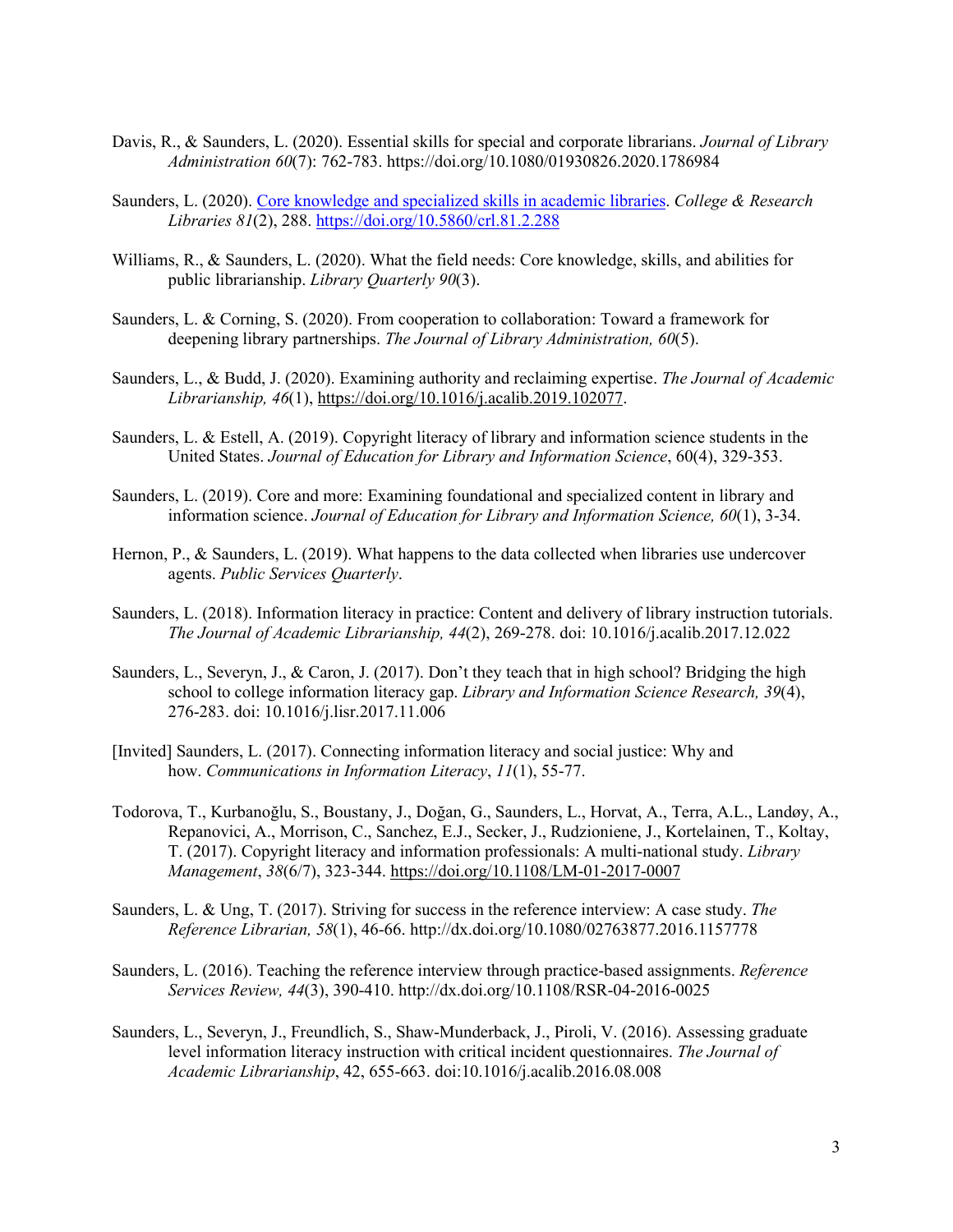- Saunders, L. (2016). Room for improvement: Priorities in academic libraries' strategic plans. *The Journal of Library Administration, 56*(1), 1-16. doi: 10.1080/01930826.2015.1105029
- Estell, A., & Saunders, L. (2016). Librarian copyright literacy: Self-reported copyright knowledge among librarians in the United States. *Public Services Quarterly, 12*(3), 214- 227. http://dx.doi.org/10.1080/15228959.2016.1184997
- Saunders, L. (2015). Professional perspectives on Library and Information Science education. *Library Quarterly* 85(4), 427-453. doi: 10.1086/682735
- Saunders, L., Kurbanoglu, S., Boustany, J., Dogan, G., Becker, P., Blumer, E., Chowdhury, S., Dobreva, M., Gendina, N., Grgic, I.H., Haddow, G., Koltay, T., Kortelainen, T., Krakowska, M., Majid, S., Mezhova, M., Repanovici, A., Rudžioniene, J., Schneider, R., Terra, A.L. (2015). Information behaviors and information literacy skills of LIS students: An international perspective*. The Journal of Education for Library and Information Science 56*(1), S80-S99.
- Saunders, L. (2015). Academic libraries' strategic plans: top trends and under-recognized areas. *The Journal of Academic Librarianship 41*(3): 285-291.
- Saunders, L. (2015). Education for instruction: A review of LIS Instruction Syllabi. *The Reference Librarian 56*(1):1-21.
- Saunders, L. (2014). The public service job hunt: Observations and Advice. *Public Services Quarterly 10*(3):193-203.
- Saunders, L. & Wilkins-Jordan, M. (2013). Significantly different? Reference services competencies in public and academic libraries. *RUSQ, 52*(3), 216-223.
- Saunders, L. (2013). Learning from our mistakes: Reflections on customer service and how to improve it at the reference desk. *College & Undergraduate Libraries, 20*(2), 144-155.
- Saunders, L., Kurbanoglu, S., Wilkins-Jordan, M., Boustany, J., Chawner, B., Filas, M., Hebrang Grgic, I., Haddrow, G., Helvoort, J., Kakouri, M., Landoy, A., Minch, K., Oliver, G., Polydoratou, P., Repanovici, A., Sanchez Vanderkast, E. J., Todorova, T., Virkus, S., Wolodko, A., Zidkovic, D. (2013). Culture and competencies: A multi-country examination of reference service competencies. *Libri: International Journal of Library and Information Services, 63*(1), 33-46.
- Saunders, L. (2012). Faculty perspectives on information literacy as a student learning outcome. *The Journal of Academic Librarianship, 38*(4), 226-236.
- Saunders, L. (2012). Identifying core reference competencies from an Employer's Perspective: Implications for instruction. *College & Research Libraries, 73*(4), 390-404.
- Saunders, L. (2012). The reality of reference: Responsibilities and competencies for current reference librarians. *Public Services Quarterly 8*(2), 114-135.
- Hernon, P., & Saunders, L. (July 2009). The federal depository library program in 2023: One perspective on the transition to the future. *College & Research Libraries, 70*(4), 351-370.
- Saunders, L. (2009). The future of information literacy: A delphi study. *portal: Libraries and the Academy, 9*(1), 99-114.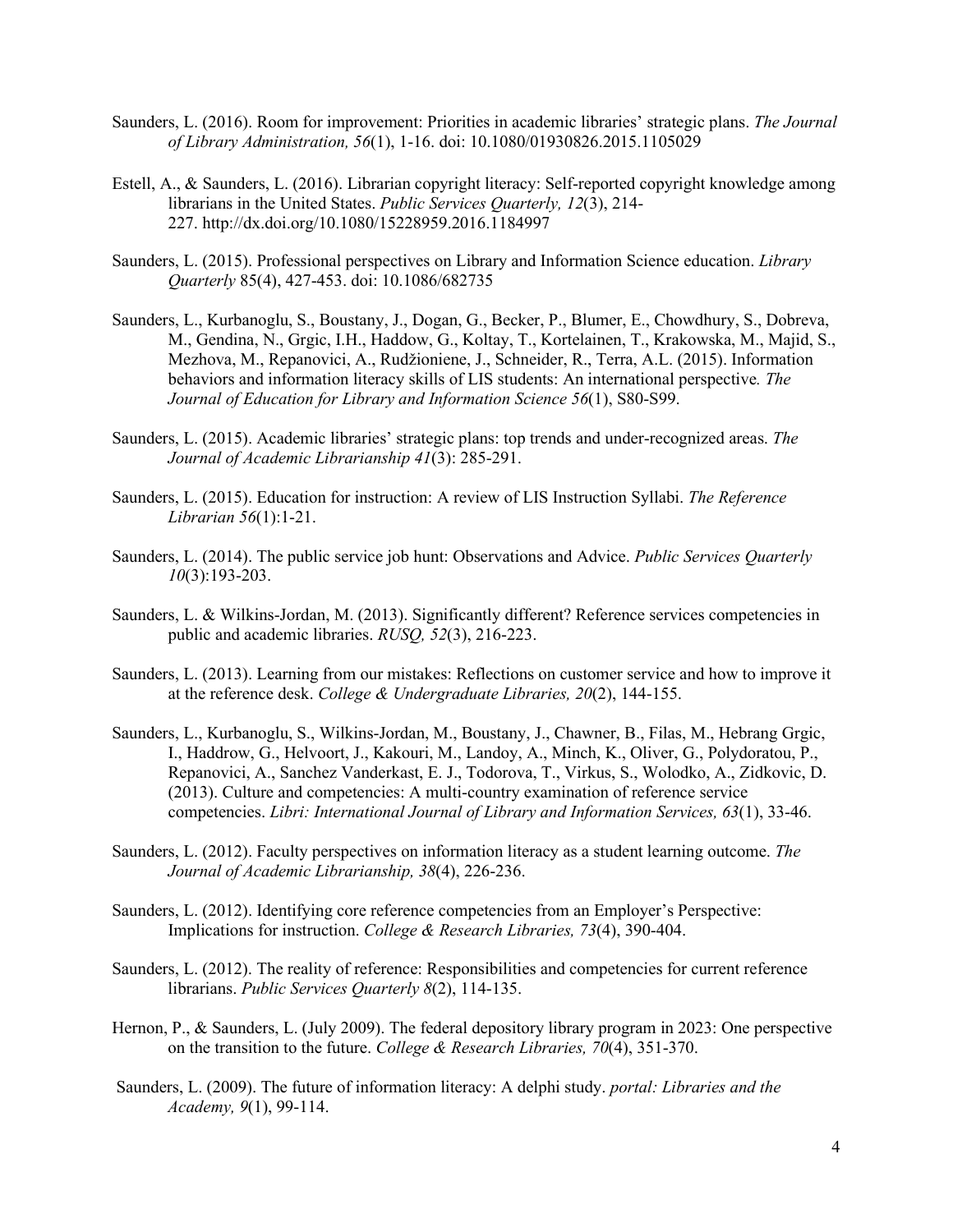- Saunders, L. (2008). Perspectives on accreditation and information literacy as reflected in the literature of library and information science. *The Journal of Academic Librarianship, 34*(4), 305-313.
- Saunders, L. (2008). Exploring connections between information retrieval systems and information literacy standards. *Library & Information Science Research, 30*(2), 86-93.
- Saunders, L. (2007). Regional accreditation organizations' treatment of information literacy: Definitions, outcomes and assessment. *Journal of Academic Librarianship, 33*(3), 317-326.
- Hernon, P., Hopper, R., Leach, M., Saunders, L., & Zhang, J. (2007). E-book use by students: Undergraduates in economics, literature, and nursing. *The Journal of Academic Librarianship, 33*(1), 3-13.
- Saunders, L. (Spring 2002). Teaching the library: best practices. *Library Philosophy and Practice, 4*. Retrieved from http://www.webpages.uidaho.edu/~mbolin/lpp.htm
- Saunders, L. (2003). Professional portfolios for librarians. *College and Undergraduate Libraries*, 10, 53- 59.

#### **Books**

- Saunders, L. & Wong, M. (2020). *[Instruction in libraries and information centers: An introduction](https://doi.org/10.21900/wd.12)*. Urbana-Champaign, IL: IOPN. <https://doi.org/10.21900/wd.12>
- Saunders, L. & Wong, M. (2020). *Reference and information services: An introduction*. 6th edition. Santa Barbara, CA: Libraries Unlimited
- Saunders, L. Rozaklis, L., & Abels, E. (2014). *Repositioning reference: New methods & new services for a new age*. Lanham, MD: Rowman & Littlefield.
- Saunders, L. (June 2011). *Information literacy as a learning outcome: The perspective of institutional accreditation*. Santa Barbara, CA: Libraries Unlimited.

#### **Book Chapters**

- Saunders, L. (accepted). Designing and Managing Inclusive Group Projects. In *Exploring Inclusive & Equitable Pedagogies: Creating Space for All Learners*. M. Mallon, R. Brown, E. Foster, J. Nichols, A. Santiago, M. Seale (Eds). ACRL Press
- Saunders, L. (2017). Information literacy: What does it mean and where does it fit in? In J. M. Mattarazzo & T. Pearlstein (Eds.) *The Handbook of Information Management*. Emerald Publishing
- Saunders, L. (2016). Evaluation and assessment. In L. Smith, & M. Wong (Eds.), *Reference and Information Services: An Introduction*. Santa Barbara, CA: Libraries Unlimited.
- Saunders, L. (2015). Witnessing the world: Journalism, skepticism, and information literacy. In H. Jagman, T. Swanson (Eds.), *Not Just Where to Click: Teaching Students How to Think about Information.* Chicago, IL: ACRL.
- Saunders, L. (2013). Information literacy as a student learning outcome: Accreditation and assessment. In P. Hernon, R. E. Dugan (Eds.), *Student and Institutional Outcomes for Higher Education* (pp.127-142). Santa Barbara, CA: Libraries Unlimited.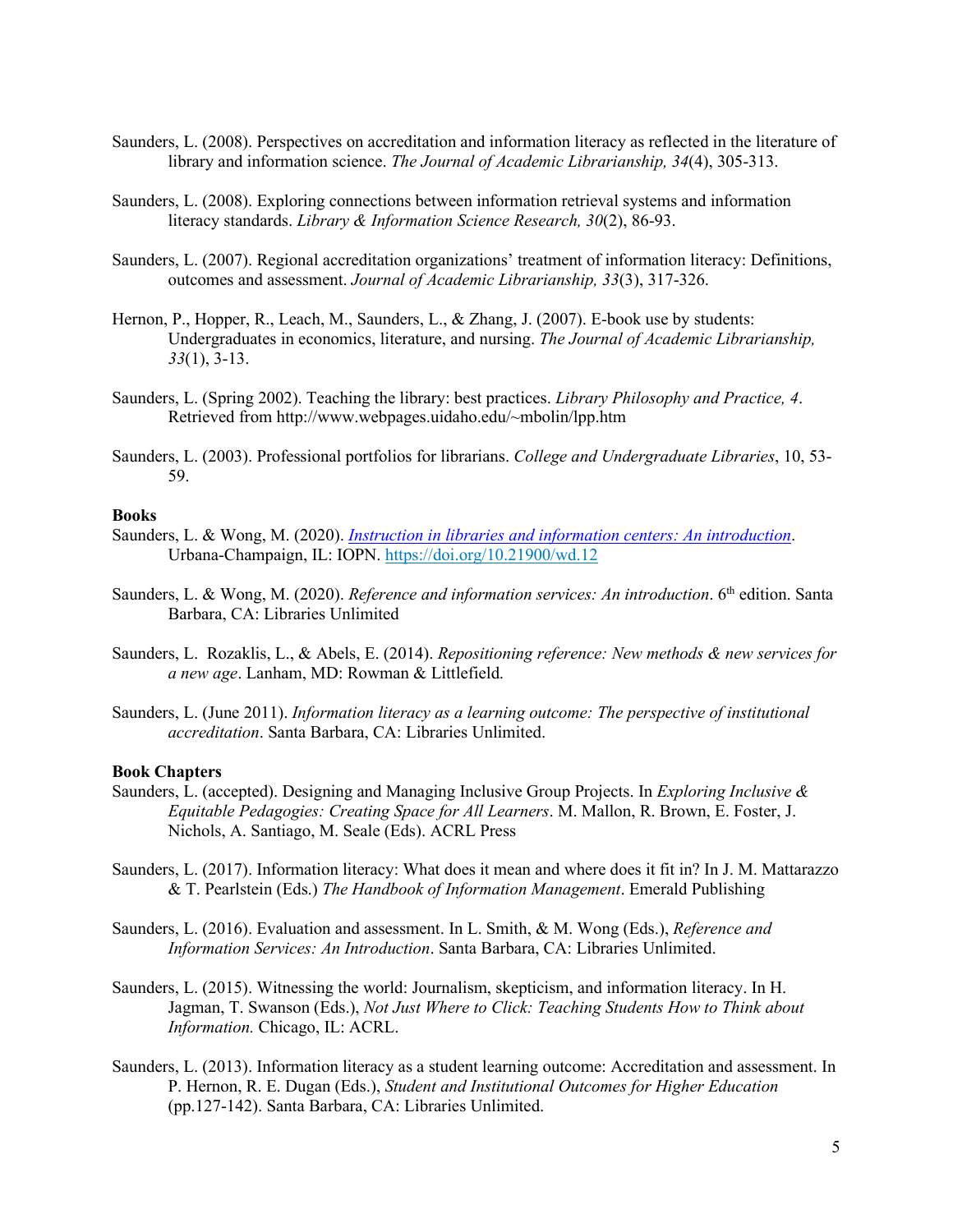Saunders, L. (2013). Critical thinking and information literacy: Outcomes assessment. In P. Hernon, R. E. Dugan (Eds.), *Student and Institutional Outcomes for Higher Education* (pp.143-152). Santa Barbara, CA: Libraries Unlimited.

#### **Conference Proceedings**

- Saunders, L. (2016). [Re-Framing Information Literacy for Social Justice.](http://slis.simmons.edu/blogs/lsaunders/files/2016/05/ReFraming-IL.pdf) In the *Proceedings of the Third Annual European Council on Information Literacy (ECIL) Conference*.
- Saunders, L. (2014). Information-Seeking and the American LIS Student: Do They Differ from Undergrads? In the proceedings of the *Second Annual European Council on Information Literacy (ECIL) Conference*.
- Saunders, L. (2013). Culture and collaboration: Fostering integration of information literacy by speaking the language of faculty. In Mueller, D. M. (Ed.). *Imagine, Innovate, Inspire: The Proceedings of the ACRL 2013 Conference*, Indianapolis, IN: ACRL.
- Saunders, L. (2013). Information as weapon: Propaganda, politics, and the role of libraries. In Mueller, D. M. (Ed.). *Imagine, Innovate, Inspire: The Proceedings of the ACRL 2013 Conference*, Indianapolis, IN: ACRL.
- Saunders, L. (2013). Assessment of information literacy as a student learning outcome: Overcoming barriers and achieving standards. In *Building Effective, Sustainable, Practical Assessment Conference Proceedings*.
- Saunders, L. (2011). Authentic assessment for library instruction. In Seitz, B. (Ed.). *Fiesta de Excelencia: Celebrating Excellence in Library Instruction LOEX Conference Proceedings*.
- Saunders, L. (2011). Librarians as teacher leaders: Definitions, challenges, and opportunities. In Mueller, D. M. (Ed.), *A Declaration of Interdependence: The Proceedings of the ACRL 2011 Conference*. Philadelphia, PA: ACRL.

#### **Other Publications**

- Abels, E., & Saunders, L. (May, 2017). Core and more: Identifying key skills and qualifications for LIS Education. [*Unbound* Blog]. Retrieved from http://slis.simmons.edu/blogs/unbound/2017/05/17/core-skills-lis/
- Saunders, L. (April, 2017). Libraries as sanctuary spaces. [*Unbound* Blog]. Retrieved from http://slis.simmons.edu/blogs/unbound/category/unbound-blog-posts/
- Saunders, L. (July, 2015). So you say you want a revolution… Introducing radical librarianship. [*Unbound* Blog]. Retrieved from http://gslis.simmons.edu/blogs/unbound/
- Saunders, L. (May, 2015). Information has value: So who pays for it? [*Unbound* Blog]. Retrieved from http://gslis.simmons.edu/blogs/unbound/
- Saunders, L. (May, 2014). Why Do Makerspaces Belong in Libraries? [*Unbound* Blog]. Retrieved from http://gslis.simmons.edu/blogs/unbound/
- Saunders, L. (April 2, 2013). Researcher's corner: Reference competencies from the academic employer's perspective. [*Hiringlibrarians.com* Blog]. Retrieved from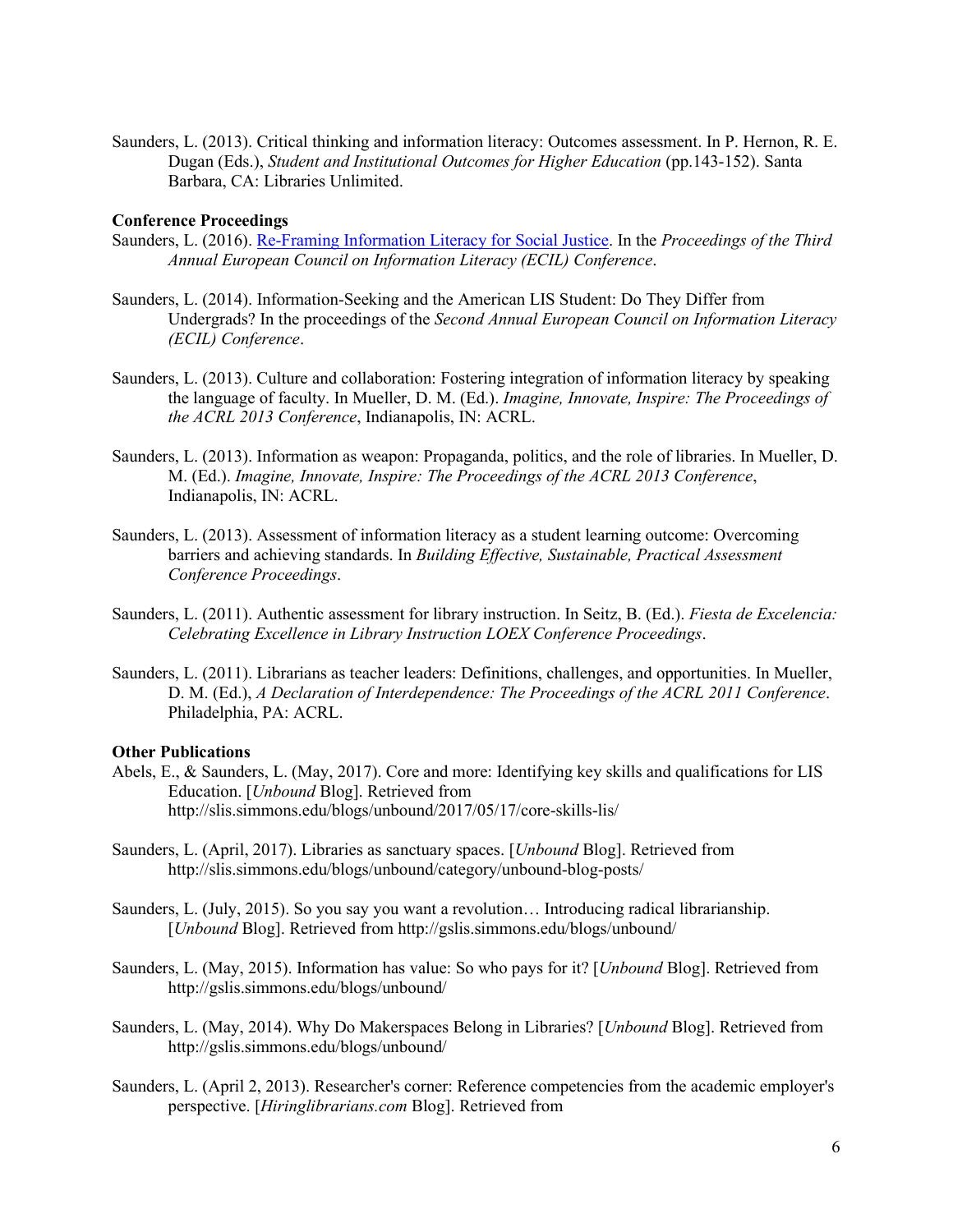http://hiringlibrarians.com/2013/04/02/researchers-corner-reference-competencies-from-theacademic-employers-perspective/

- Saunders, L. (2003). Navigating a tight job market: There's a job for you. *College & Research Libraries News, 64*, 661-663.
- Lidano, L. (1999). Continuing education opportunities for support staff. *New England Libraries*, *31*, 3.
- Lidano, L. (1999). How to win friends and influence people using positive public relations. *New England Libraries*, 31, 4.

#### **Book Reviews**

- Saunders, L. (2016). Libraries, human rights, and social justice: Enabling access and promoting inclusion. *Library and Information Science Research, 38*(1), 89-90.
- Saunders, L. (2015) Metaliteracy. *Library and Information Science Research 36*(3/4), 234.
- Saunders, L. (2014). Research Methods: Information, Systems, and Context. *Library and Information Science Research, 36*(2), 131.
- Saunders, L. (2008). Qualitative research for the information professional: A practical handbook. *Library and Information Science Research, 30*, 78.
- Saunders, L. (2007). Teaching information literacy to social science students and practitioners: A casebook of applications. *Library and Information Science Research, 29*, 579.

# PRESENTATIONS: WORKSHOPS, SEMINARS, SYMPOSIA

#### **Invited Keynote Addresses**

Laura Saunders. 20<sup>th</sup> Annual Illinois Information Literacy Summit. April 29<sup>th</sup>, 2021.

Laura Saunders. New England Association of Independent Schools Annual Conference. Windsor, CT. April 2020. **[Canceled due to coronavirus pandemic].**

#### **Juried Conference Presentations**

**\****indicates paper presentation, also listed as publication in conference proceedings above.* **\*\****indicates presentation with a student*

- Laura Saunders. "From Cooperation to Collaboration: Toward a Framework for Deepening Library Partnerships." ACRL-NELIG Annual. May 24, 2021
- Laura Saunders & Stephen Bajjaly. "Preparing Emerging Professionals: Whether and How LIS Faculty Teach 'Soft Skills'." ALISE Annual. October 20, 2020.
- Deborah Charbonneau, Laura Saunders, Noah Lenstra & Rachel Williams. "Crisis Management, COVID-19 and Libraries: Implications for LIS Education." ALISE Annual. October 20, 2020.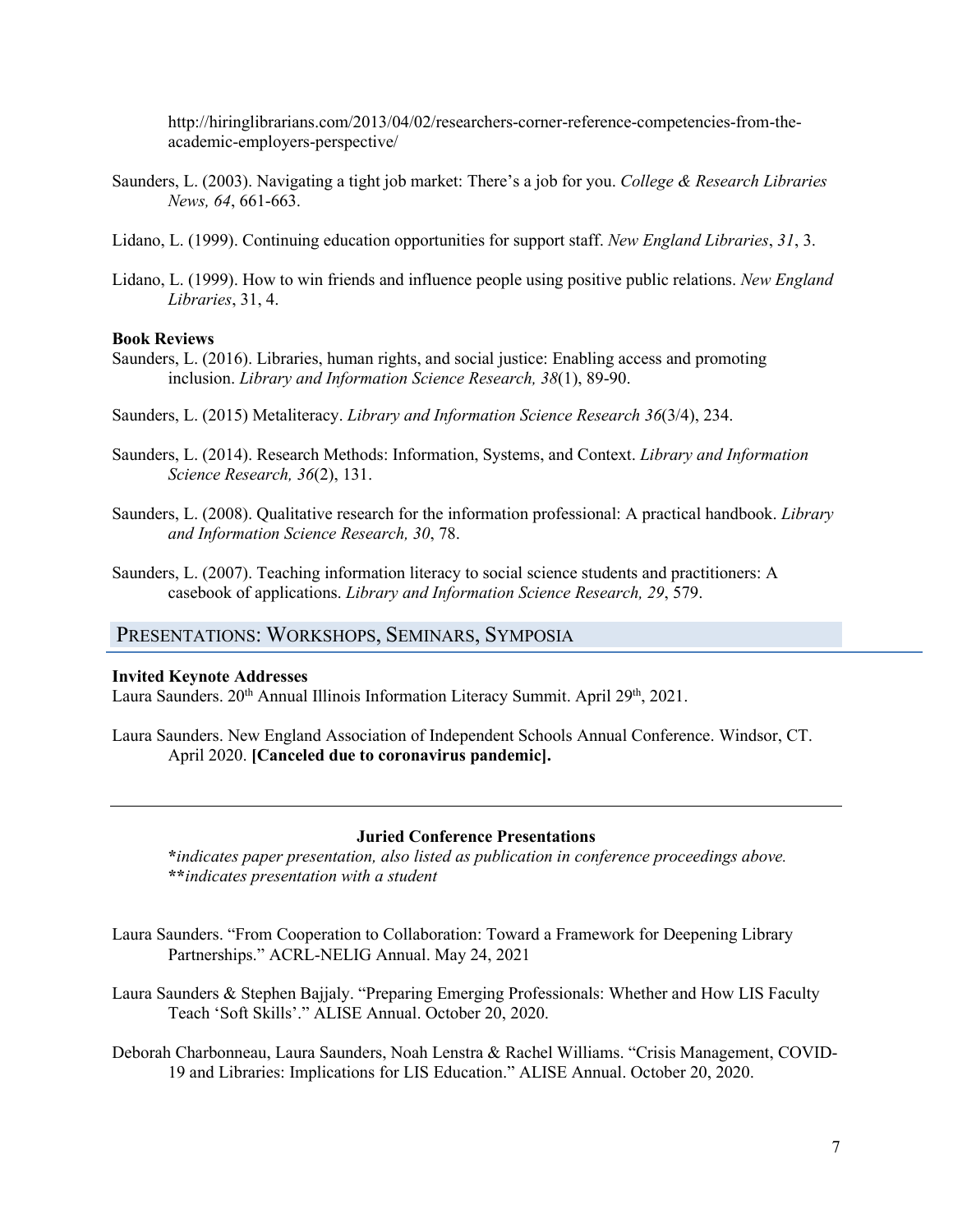- Laura Saunders, Lisa Hinchliffe. "From Cooperation to Collaboration: Developing and Implementing a Research-Based Framework for Information Organizations." ASIS&T Annual Conference (virtual). October, 2020.
- Lisa Hinchliffe, Laura Saunders, & Melissa Wong. "From Cooperation to Collaboration: Toward a Framework for Deepening Library Partnerships." European Council on Information Literacy Annual Conference. Bamberg, Germany, October 2020. **[Canceled due to coronavirus pandemic]**
- Laura Saunders, Melissa Wong, Rebecca Graham & Daniel Tracy. "From Proposal to Publication: Creating Open Access Monographs and Textbooks." American Library Association Annual Conference. Chicago, IL. June 2020. **[Canceled due to coronavirus pandemic]**
- \*\*Laura Saunders, Lisa Hinchliffe, Melissa Wong, & Sean Corning. "From Cooperation to Collaboration: Toward a Framework for Deepening Library Partnerships." American Library Association Annual Conference. Chicago, IL. June 2020. **[Canceled due to coronavirus pandemic]**
- Laura Saunders. "From Cooperation to Collaboration: Towards a Framework for Deepening Partnerships." ACRL-NELIG 2020 Joint Conference. Boston, MA, May 2020. **[Canceled due to coronavirus pandemic]**
- \*\*Laura Saunders, Peter Struzziero, & Nevada Trepanowksi. "Examining Core Skills in LIS Programs from Faculty, Employer, & Student Perspectives." New England Library Association Annual Conference, October 2019.
- Laura Saunders, Deborah Charbonneau, Allison Estell, & Dick Kawooya. "Copyright and LIS in a Global Context: Current Knowledge and Future Trends." ALISE Annual Conference. Knoxville, TN. September 2019.
- Laura Saunders, Rebecca Davis, Melanie Kimball, & Rachel Williams. "Core Skills across Information Settings: What Academic, Public, Special, and School Librarians Need to Know." ALISE Annual Conference. Knoxville, TN. September 2019.
- Laura Saunders & Lisa Hinchliffe. "Cause for Collaboration: Librarians, Museums, & Allied Professionals Working Together Against Misinformation." ALA Annual Conference. Washington, D.C. June 2019.
- Laura Saunders. "Core and More: Identifying Foundational and Specialized Content in LIS Programs." ALA Annual Conference. Washington, D.C. June 2019.
- Laura Saunders & Lisa Hinchliffe. "Cause for Collaboration: Librarians, Museums, & Allied Professionals Working Together Against Misinformation." MIT Media in Transition. Cambridge, MA. May, 2019.
- Laura Saunders & Lisa Hinchliffe. "Know News: Librarians and Journalists Collaborating to Combat Misinformation." ECIL Annual Conference. Oulu Finland. September 2018.
- Laura Saunders, Lisa Hinchliffe, & Rachel Gans-Boriskin. "Know News: Librarians and Journalists Collaborating to Combat Misinformation." LOEX Annual Conference. Houston, TX. May 2018.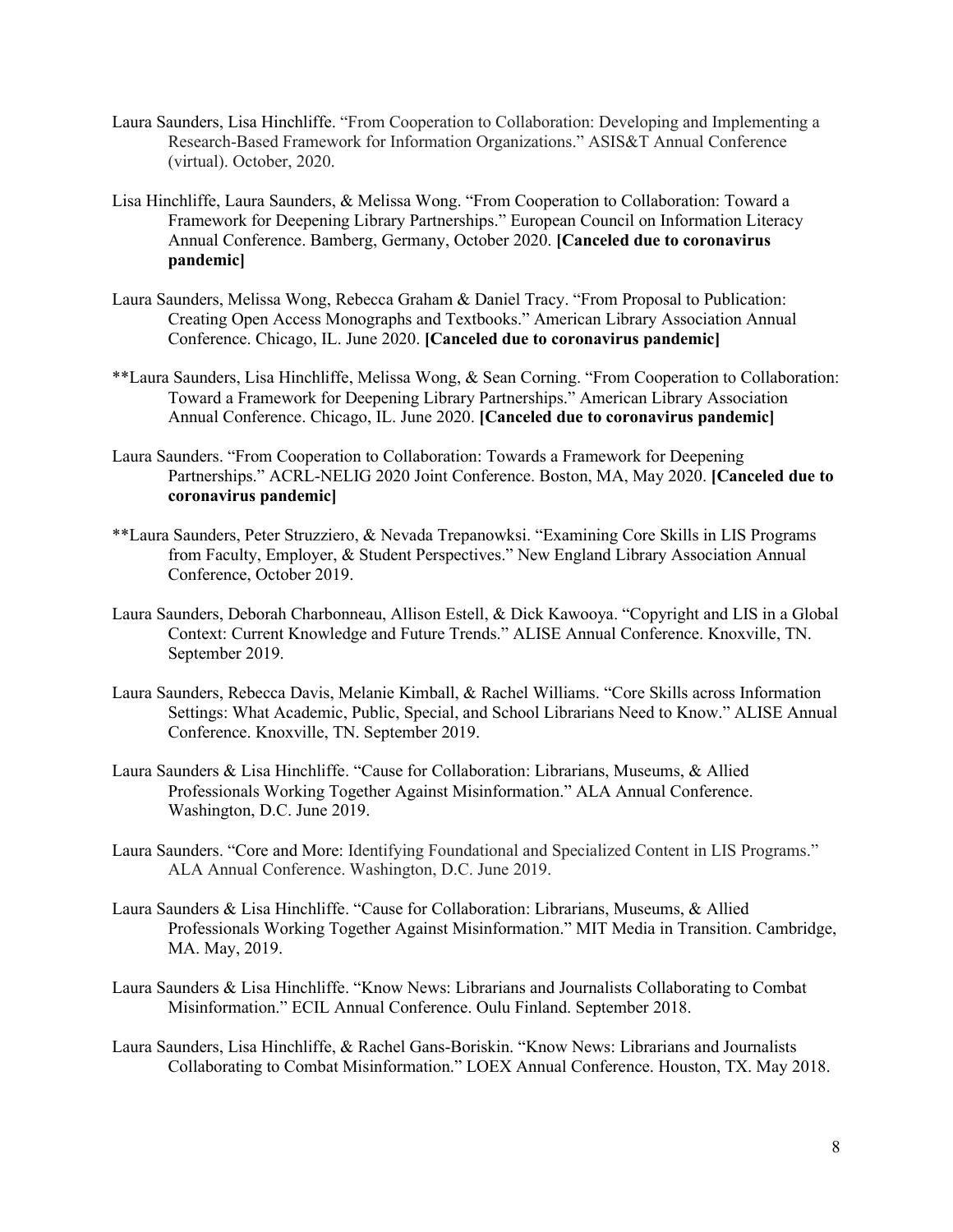- Laura Saunders, Eileen Abels, Lisa Hinchliffe, Charles Owen, & Julie Todardo. "Core and More: Examining Core and Specialized Content in LIS Programs." ALISE Annual Conference. Denver, CO. February 2018.
- Laura Saunders. "Never Neutral? Approaching Library Neutrality from Physical, Social & Cognitive Perspectives." NELA Annual Conference. Burlington, VT. October 2017.
- Laura Saunders & Valerie Karno. "Core and More: Foundational Competencies, Qualifications, and Specializations in LIS." NELA Annual Conference. Burlington, VT. October 2017.
- Laura Saunders. "Reframing Information Literacy for Social Justice." ALA Annual Conference. Chicago, IL. June 2017.
- Laura Saunders and Lisa Hinchliffe. "Going (and Growing) with the Framework: Teaching Information Literacy with a Social Justice Lens." ALA Annual Conference. Chicago, IL. June 2017.
- \*\*Laura Saunders and Jes Caron. "Bridging the K16 IL Skills Gap." ALA Annual Conference. Chicago, IL. June 2017.
- Laura Saunders. "Information Literacy: Accreditation, Assessment, and Alignment." SLA Gulf States Annual Conference, Bahrain, March 2017.
- \*\*Laura Saunders and Jes Caron. "Bridging the K16 IL Skills Gap." NELA Annual, Danvers, MA, Oct. 2016.
- \*Laura Saunders. "Re-Framing Information Literacy for Social Justice." ECIL Annual Conference, Prague, 2016.
- \*\*Laura Saunders and Jes Caron. "The K-16 Connection: Exploring the High School to College Transition from an IL Perspective." ECIL Annual Conference, Prague, 2016.
- \*\*Laura Saunders and Joyce Gabiola. "Addressing Diversity, Oppression, and Inclusion in Information Literacy Instruction." ECIL Annual Conference, Prague, 2016.
- Laura Saunders. "Reframing the Framework: Information Literacy through a Social Justice Lens." Nercomp Annual Conference, Providence, RI, 2016.
- \*\*Laura Saunders, Denice Adkins, Emily Drabinski, Joyce Gabiola, & Lisa Hussey. "Instruction for Inclusion: Addressing Race, Gender, & Sexual Identity in the LIS Curriculum," ALISE Annual Conference, Boston MA, January 2016.
- Laura Saunders, Alan Carberry, James Kinnie, & Mary McDonald. "The Power of Information Literacy," NEASC Annual Conference, Boston MA, December 2015.
- Lisa Hinchliffe and Laura Saunders. "Framing new Frames: Expanding Conceptual Space and Boundaries," LOEX Fall Focus, Ypsilanti MI November, 2015
- \*\*Laura Saunders and Jes Caron. "Walking the Talk: Developing Visual Presentation Skills." NELIG Annual Conference, Smithfield, RI, June 12, 2015.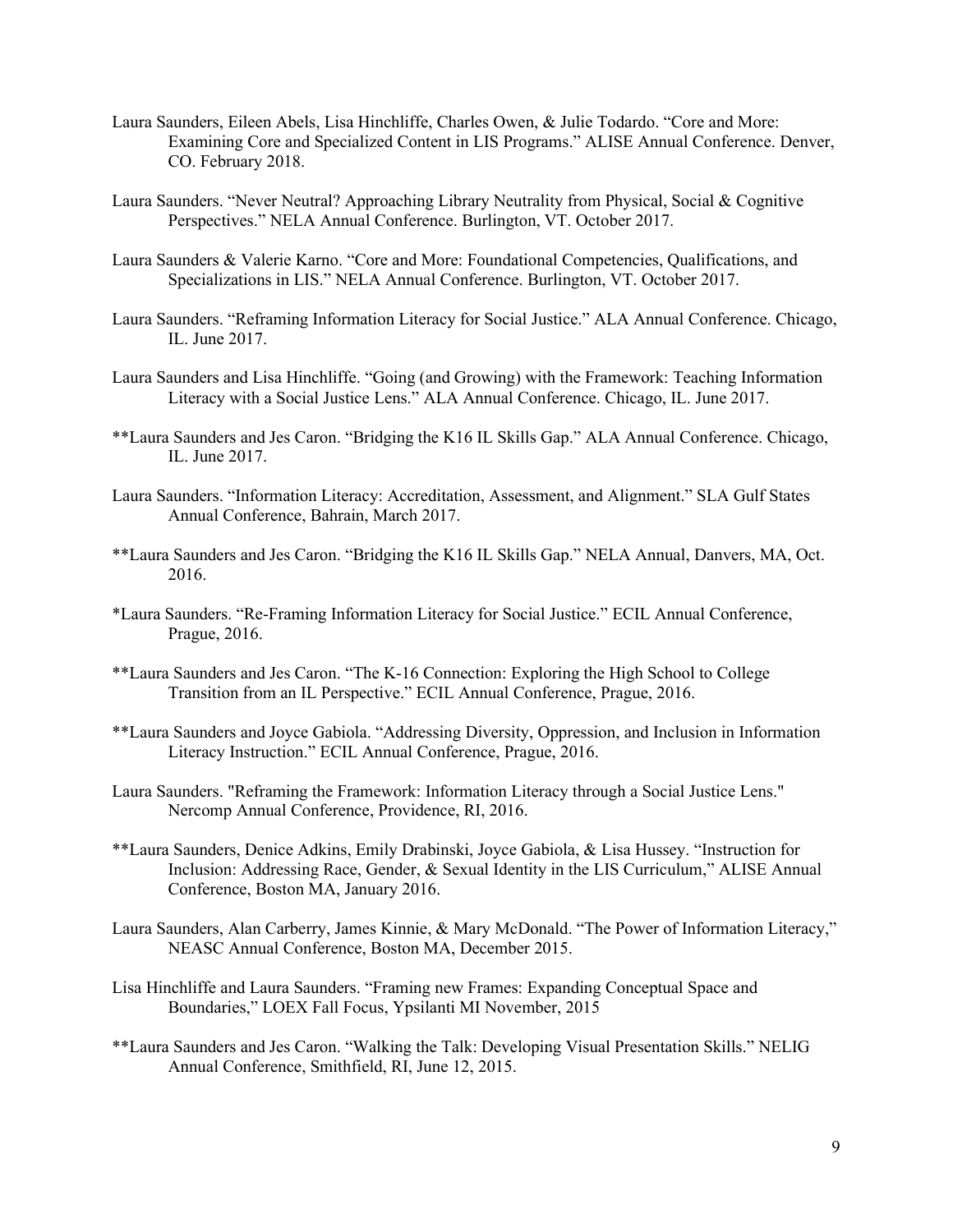- Laura Saunders, Landen Motyka, Dr. Miranda Balkin, Anna Call, & Lani Blechman. "Beyond the Rainbow Booklist: Rethinking Library OUTreach to LGBTQQ Youth." MLA Annual Conference, May 4, 2015.
- Deb Charbonneau, Barbara Dewey, Claire McIenery, and Laura Saunders "SIG Program: Gender Issues: Re-Imagining Issues of Gender and Sexuality in LIS Teaching, Research, and Service Delivery" juried panel presentation at ALISE Annual Conference, January 28, 2015.
- Laura Saunders, Mary Wilkins Jordan, Lisa Hussey, and Monica Colon-Aguirre, "Improving Teaching to Improve Learning: Implementing a Peer-to-Peer and Self-Reflection Program," juried presentation at ALISE Annual Conference, January 28, 2015.
- \*Laura Saunders, "Information-Seeking and the American LIS Student: Do They Differ from Undergrads?" presentation at the Second Annual European Council on Information Literacy (ECIL) Conference in Dubrovnik, Croatia, October 2014.
- Laura Saunders & Mary Wilkins Jordan, "Crash Course in Evaluation Research," presentation at the American Library Association (ALA) National Conference, June 30, 2014.
- Laura Saunders, Monica Colon-Aguirre, Lisa Hussey, & Mary Wilkins-Jordan, "Leveraging Every Opportunity: Using Peer-to-Peer, Classroom Assessment, and Self-Reflection to Improve Teaching," panel presentation at the Association of College & Research Libraries New England Chapter (ACRL/NEC) Annual Conference, May 9, 2014).
- Laura Saunders, "Faculty Perspectives on Information Literacy: What They Want and What We Can Do About It," presentation at NERCOMP, March 24, 2014.
- \*Laura Saunders, "Culture and collaboration: Fostering Integration of Information Literacy by Speaking the Language of Faculty," presentation at the Association of College and Research Libraries (ACRL) Biannual Conference, March 2013.
- \*Laura Saunders, "Information as Weapon: Propaganda, Politics, and the Role of the Library," presentation at the ACRL Biannual Conference, March 2013.
- Laura Saunders, "Culture & Collaboration: Speaking the Language of Faculty," presentation at the New England Library Association (NELA) Annual Conference, October, 2013.
- Laura Saunders, "Library Instruction within a Discipline Context: Expectations and Adaptations," presentation at the Quantitative and Qualitative Methods in Libraries (QQML) Annual Conference in Rome, Italy, June 2013.
- Laura Saunders & Mary Wilkins Jordan, "Reference Competencies from the Practitioner's Perspective: An International Comparison," presentation at the Association of Library and Information Science Educator's (ALISE) Annual Conference, January 2013.
- \*Laura Saunders, "Assessment of Information Literacy as a Student Learning Outcome: Overcoming Barriers and Achieving Standards," presentation at the Library Assessment Biannual Conference, October 2012.
- Laura Saunders, "Collaboration, Communication, & Culture: Connecting with Faculty," presentation at the New England Library Instruction Group (NELIG) conference, June 2012.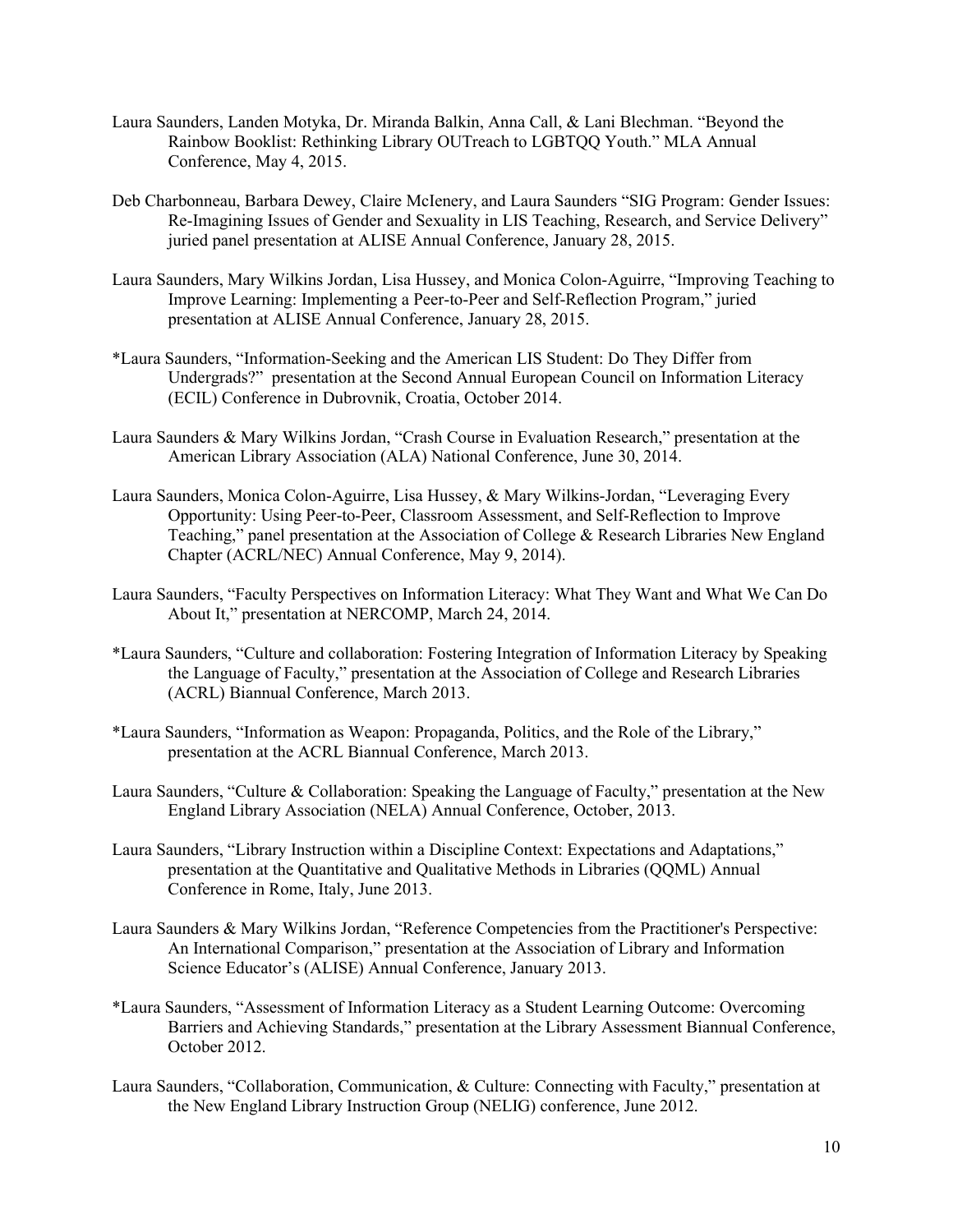- Laura Saunders, "Multi-Country Comparison of Reference Competencies," presentation at the QQML Annual Conference in Limerick, Ireland, May 2012.
- Laura Saunders & Mary Wilkins Jordan, "Intercontinental Explorations: The Execution of a Multi-Country Study on Reference Competencies," presentation at the ALISE Annual Conference, January 2012.
- Laura Saunders, "Employer Expectations and Reference Workplace Competencies," presentation at the How to Teach Students in Information and Library Science conference in Krakow, Poland, June 2011.
- \*Laura Saunders, "Authentic Assessment for Information Literacy," presentation at LOEX of the West conference, May 2011.
- \*Laura Saunders, "Librarians as Teacher Leaders," presentation at the ACRL Biannual Conference, April 2011.
- Laura Saunders, "Breaking Down Barriers: Collaboration between Librarians and Faculty," presentation at the NERCOMP Annual Conference, March 2011.

Laura Saunders, "Employees as Customers," presentation at MLA Annual Conference, May 2005.

- Laura Saunders, "Marketing in Libraries," presentation at MLA Annual Conference, May 2004.
- Laura Saunders, "Active Learning & Humor in Libraries," panel presentation at NELIG Annual Conference, June 2002.
- Laura Saunders, "Career Resources: How to Build a Viable Collection," presentation at the Career Resource Managers' Association (CRMA) Annual Conference, May 2002.
- Laura Saunders & Gianna Gifford, "Organizing Your Career Library," presentation at the CRMA Annual Conference, June 2001.
- Laura Saunders & Gianna Gifford, "Organizing Your Career Library," presentation at the CRMA Annual Conference, June 2000.

#### **Workshops, Webinars, & Invited Talks**

Laura Saunders. "Enabling the Teachable Moment." ACRL Instruction Section. April 27, 2021.

Rebecca Graham, Daniel Tracy, Laura Saunders, & Melissa Wong. "Walking the Talk: Modeling Practice through Open Monograph Publishing." LibParlor. April 22, 2021.

Laura Saunders. "Providing Excellent Reference Service." Boston Public Library. April 6, 2021.

Laura Saunders. "Civic Literacy." ALA's Media Literacy for Adult Populations in Public Libraries. March 24, 2021.

Laura Saunders. "Managing Imposter Syndrome." LIS Pedagogy Chat. February 12, 2021.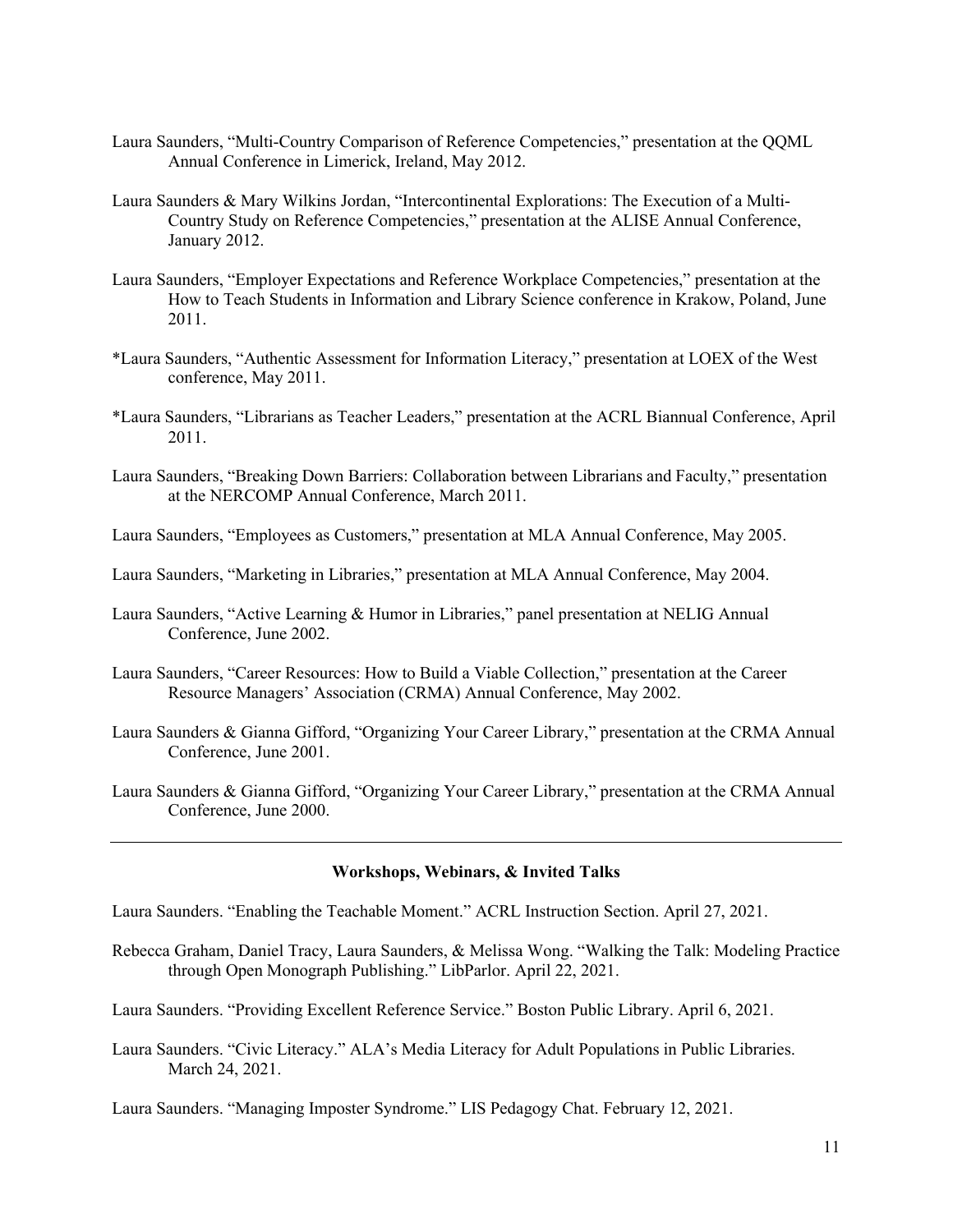Melissa Wong & Laura Saunders. "Post-election Pedagogy." LIS Pedagogy Chat. October 23, 2020.

- Laura Saunders & Rebecca Davis. "What's Essential? Core Knowledge, Skills, & Abilities for Corporate Librarians." Council on Libraries and Information Resources. October 22, 2020.
- Laura Saunders. "Unraveling the Truth: Fake News and the Election." Framingham State University. October 19, 2020.
- Laura Saunders. "Designing for Engagement." 3-part webinar for faculty preparing to teach online. Massachusetts College of Art. July 2020.
- Laura Saunders. "Financial Management of Academic Libraries." UCLA Library Senior Fellows Program. Los Angeles, CA. July 2020. **[postponed due to coronavirus]**
- Laura Saunders. "Asynchronous but not MIA: Creating an Online Faculty Presence." Simmons University Webinar. April 2020.
- Laura Saunders & Melissa Wong. "Yes, You Can: Moving a Course Online on Short Notice." ALISE Webinar. March 2020
- Laura Saunders. "How Do You Teach Soft Skills: Preparing our Graduates for What Employers Want." ALISE Webinar. March 2020.
- Laura Saunders, Rebecca Davis, Melanie Kimball, & Rachel Williams. "Core Skills across Information Settings: What Academic, Public, Special, and School Librarians Need to Know." ALISE Webinar. November 2019.
- Laura Saunders. "Cause for Collaboration: Librarians, Museums, & Allied Professionals Working Together Against Misinformation." Media & News Literacy Fair. Farmington, CT. October 2019.
- Laura Saunders. "Who Do You Trust? Journalism, Media, and Libraries in the Age of Fake News." Rhode Island and Southeast Massachusetts Simmons Club. Raynham, MA. April, 2019.
- Laura Saunders. "Who Do You Trust? Journalism, Media, and Libraries in the Age of Fake News." Simmons University Alumnae Meeting. Sarasota, FL. December 2018.
- Laura Saunders. "The Reference Interview." Salem State University. December 2018.
- Laura Saunders. "The Reference Interview." Pembroke Public Library. June 2018.
- Laura Saunders. "Radical Librarianship" Horn Book Symposium, Boston, MA. October 2017.
- Laura Saunders. "Up for the Challenge." Simmons College Online Faculty Fellows Webinar. September 2017
- Laura Saunders. "Critical Information Literacy: What, Why, and How?" Trinity College Faculty Retreat. CT. May 2017.
- Laura Saundrs & Lisa Hinchliffe. "Information Social Justice as a Library Service Strategy." CCIL, Moraga, CA, July 2016.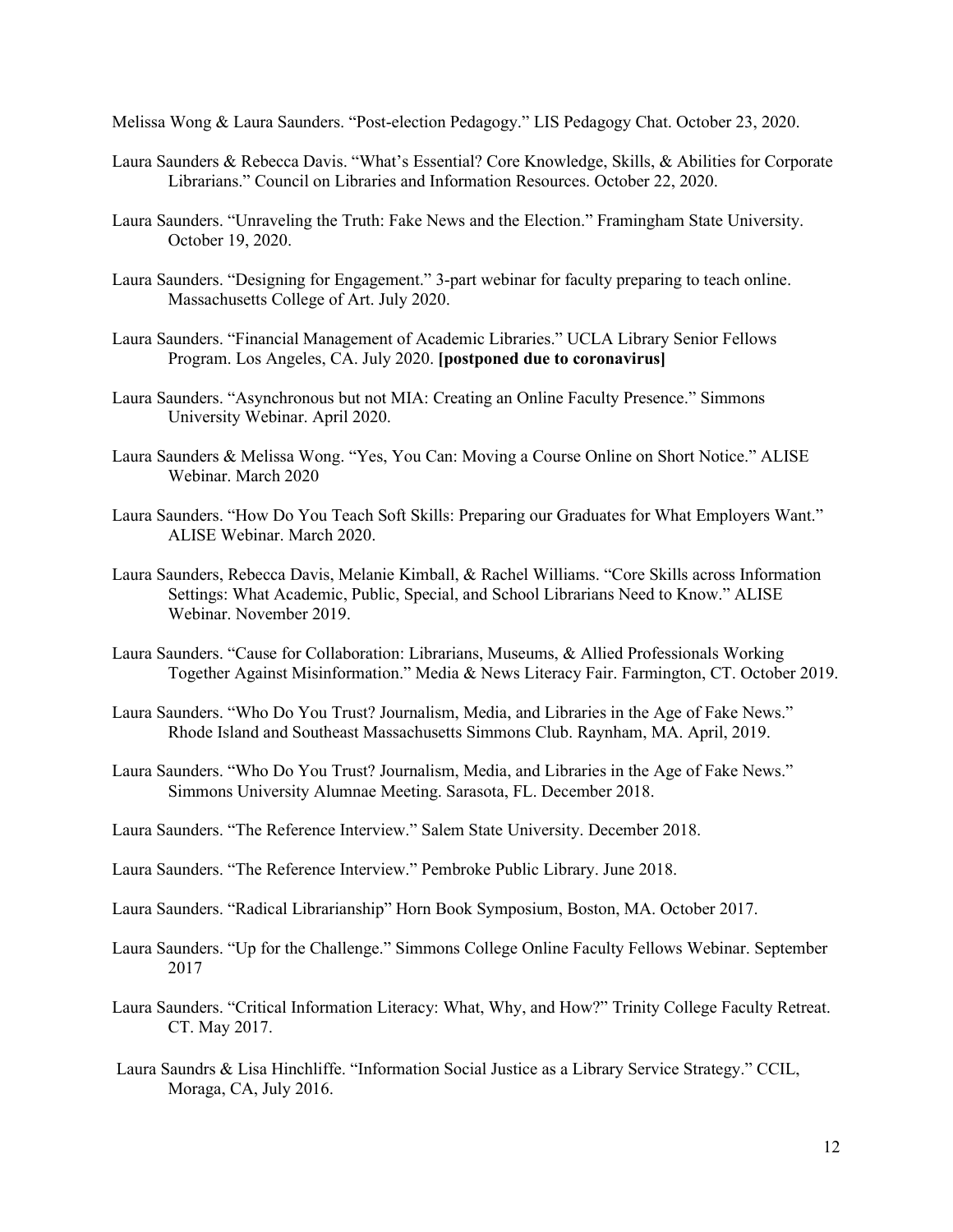- Laura Saunders. "Books and Beyond: Trends in the Future of Libraries." Roslindale Library, Roslindale, MA, May 2016.
- Laura Saunders. "Information Literacy and Accreditation: Positioning Libraries." MCCLPHEI (Massachusetts Conference of Chief Librarians of Public Higher Educational Institutions), Northampton, MA, June 2016.
- Laura Saunders. "Information Literacy and Accreditation: New NEASC Standards." ACRL/NEC Panel, Worcester MA, April 2016.
- Laura Saunders. "Information Literacy and Accreditation: New NEASC Standards." ACRL/NEC Panel, Worcester MA, April 2016.
- Laura Saunders, "Social Justice in the Curriculum," Homecoming Panel, September, 2015
- Laura Saunders, "The State of Information Literacy: Outcomes Assessment & Integration" invited presentation to the Council of Connecticut Academic Library Directors (CCALD), February 2014.
- Laura Saunders, "The Intentional Instructor," invited workshop presented to the Boston Public Library reference and instruction staff, January 2014.
- Laura Saunders, "The Right to Know," symposium coordinator, panel moderator, and panel presenter, March 31, 2014.
- Laura Saunders, "The Future of Information Literacy," invited talk at NERCOMP SIG, April 2013.
- Laura Saunders, "The Importance of Information Literacy," invited panel presentation at the Massachusetts Library Association (MLA) Annual Conference, April 2013.
- Laura Saunders, "Warning: This Book May Be Bad for You," invited presentation at the Boston Public Library Jamaica Plain Branch, September, 2012.
- Laura Saunders, "Embedded Librarianship: What, Why, & How," SCRLC Webinar, June 2012.
- Laura Saunders, "The Future of Information Literacy," invited talk at Bentley University, April 2012.
- Laura Saunders, "Accreditation and Assessment for Libraries," invited talk to the Connecticut Library Consortium, April 2012.
- Laura Saunders, "Outreach: Impact & Assessment," workshop for NERCOMP SIG, February 2012.
- Laura Saunders, "Needs Assessment & Surveys," training presented to the Army Librarians Training Institute, July 2011.
- Laura Saunders, "The Future of Reference," invited presentation at the MLA Annual Conference, April 2011.
- Laura Saunders, "Observation and Think Aloud Protocol," presentation for a NELIG SIG, December 2010.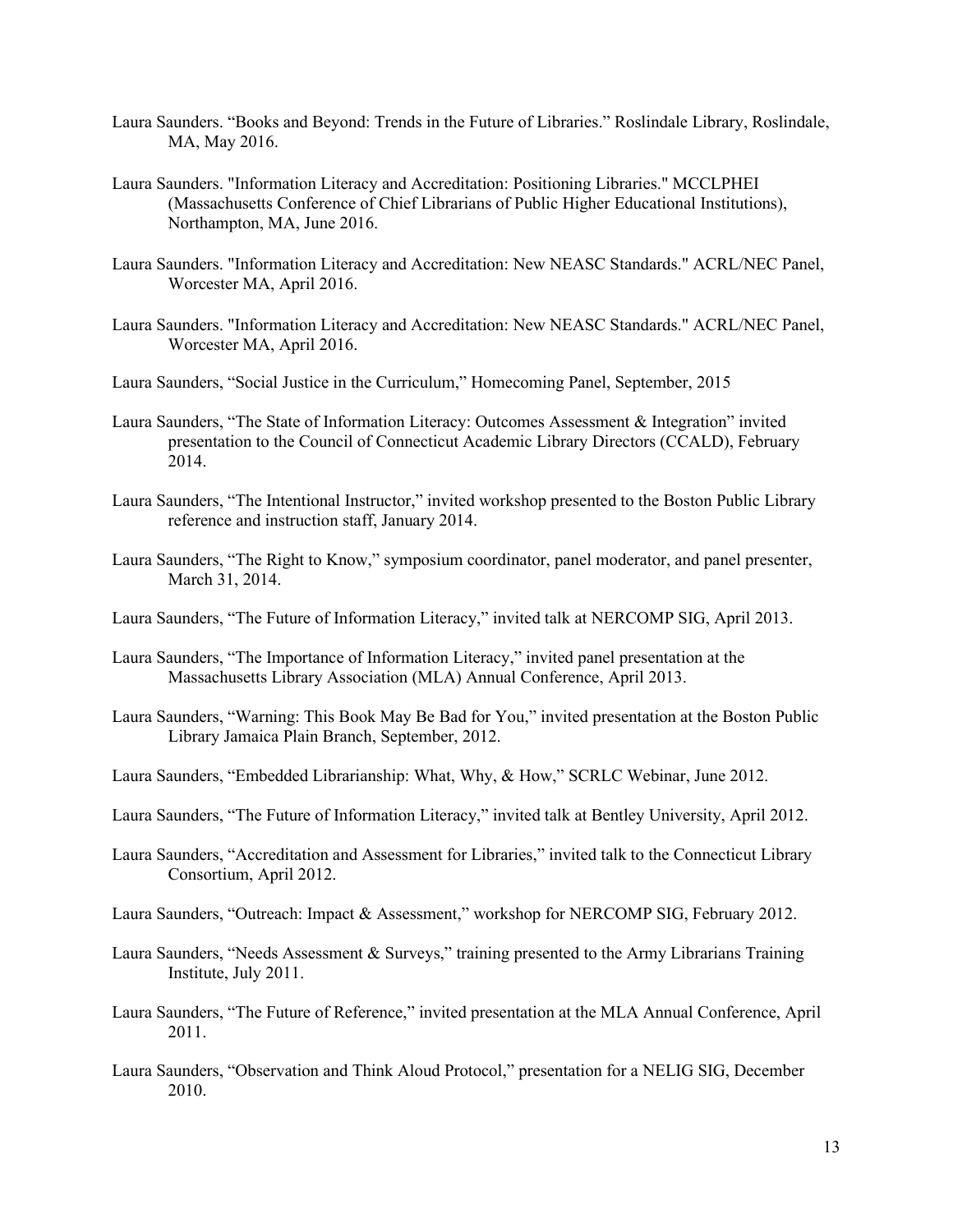- Laura Saunders, "Information Literacy and Accreditation Standards," invited talk at Salem State University, June 2007.
- Laura Saunders, "Marketing in Libraries," invited talk at Belmont Public Library, June 2005.
- Laura Saunders, "Faculty Outreach," invited presentation at Simmons College Beatley Library, May 2005.

Laura Saunders, "Marketing in Libraries," invited talk at Merrimack College Library, July 2004.

#### **Poster Presentations**

- Laura Saunders & Gianna Gifford, "Blended Learning for Information Literacy: What Works Online," poster presentation at EDUCAUSE Annual Conference, October 2011
- Laura Saunders, "Information Literacy as a Student Learning Outcome," poster presentation at ALISE Annual Conference, December 2010.
- Laura Saunders, "Accreditation Standards and Information Literacy Practices," poster presentation at ACRL/NEC Annual Conference, June 2006.

# **GRANTS**

- 2021. COCIS application for "Centering Students of Color: Preparing a Foundation to Recruit, Train, and Mentor Librarians of Color." Amount Requested: \$1904. Funded
- 2020. IMLS application for "Centering Students of Color: Preparing a Foundation to Recruit, Train, and Mentor Librarians of Color." Amount Requested: \$99,990. Unfunded
- 2020. COCIS Innovation Grant. ""From Cooperation to Collaboration: Deepening Library Partnerships." Amount requested: \$4811. Funded
- 2020. IMLS application for "From Cooperation to Collaboration: Deepening Library Partnerships." Amount requested: \$249,968. Not funded.
- 2019. IMLS application for "Cause for Collaboration: Framework for Interdisciplinary Support of News Information Literacy." Amount Requested: \$249,000. Not Funded.
- 2019. Rita Allen Foundation. "#CheckItOut." Amount Requested: \$25,000. Not funded.
- 2017. IMLS application for "Know News: Understanding and Engaging with Mis- and Disinformation." Funded: \$72,220
- 2014. President's Diversity & Inclusion Council/Simmonspalooza grant received for "The Right to Know" symposium. Funded: \$1,000
- 2014. IMLS. "Information Literacy as a Student Learning Outcome: The Perspective of Institutional Accreditation." Amount Requested: \$343,338. Not funded.
- 2014. OCLC/ALISE. "Copyright Literacy in Practice." Amount requested: \$14,490. Not Funded.
- 2013. Simmons College GSLIS Hollowell grant received for "Employer Focus Groups on LIS Curricula and Student Readiness." Funded: \$2,000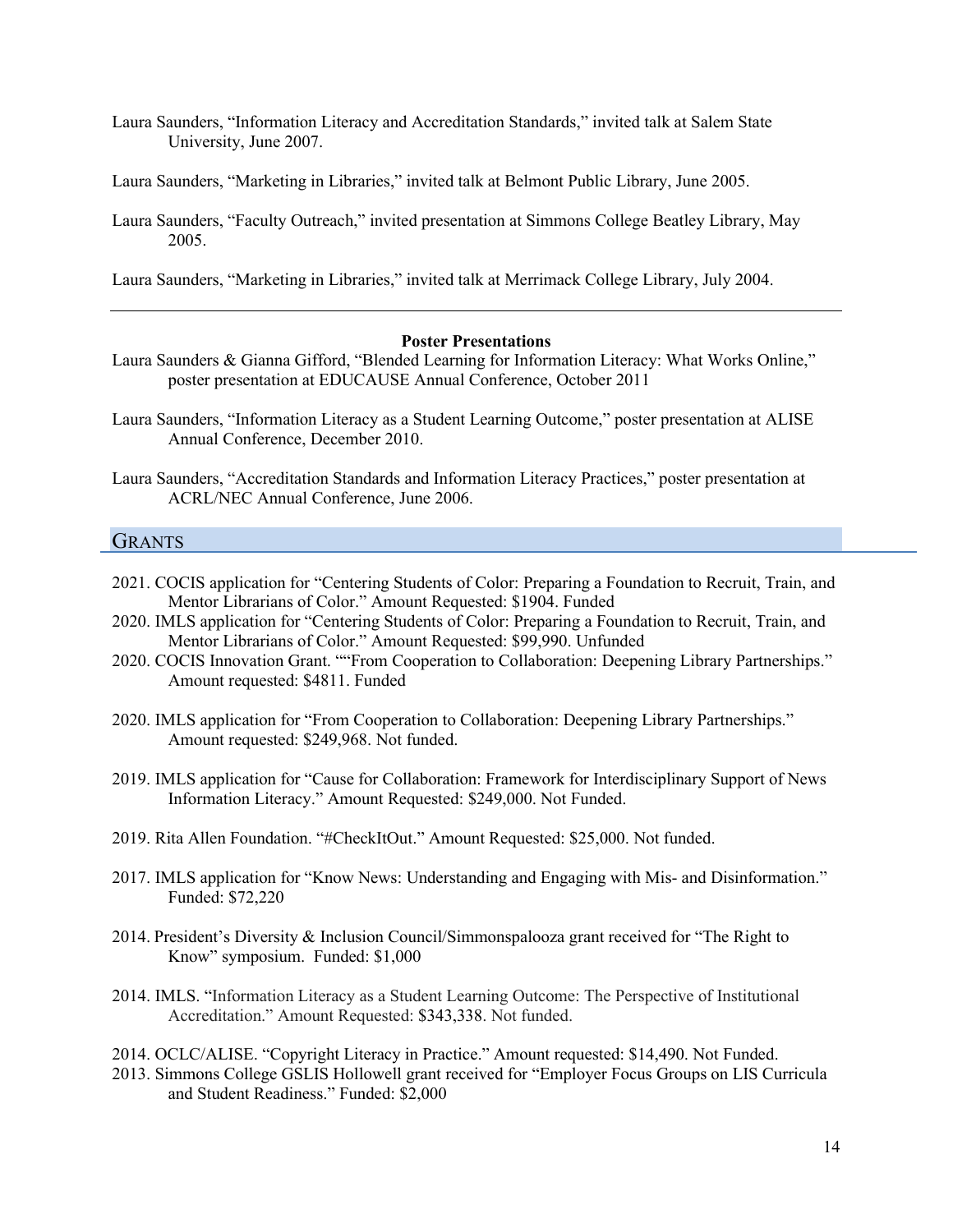- 2012. IMLS. "Information Literacy as a Student Learning Outcome: The Perspective of Institutional Accreditation." Amount Requested: \$265,032. Not funded.
- 2012. OCLC/ALISE Research grant for "International Competencies for Reference Librarians." Funded: \$14,797.

# HONORS, & AWARDS

- 2021. LIRT recognition as one the "Twenty Best Articles of the Year," for the article "Examining authority and reclaiming expertise."
- 2019. Provost's Award for Excellence in Graduate Teaching. Simmons University.
- 2018. LIRT recognition as one of the "Twenty Best Articles of the Year," for the article "Connecting information literacy and social justice: Why and how."
- 2018. Contributed Chapter to CILIP Knowledge & Information Management Information Resource Award winner: *The Handbook of Information Management*. Full citation: Saunders, L. (2017). Information literacy: What does it mean and where does it fit in? In J. M. Mattarazzo & T. Pearlstein (Eds.) *The Handbook of Information Management*. Emerald Publishing
- 2016. Contributed Chapter to Ilene F. Rockman Instruction Publication of the Year. *Not Just Where to Click: Teaching Students to Think About Information.* Full citation of chapter: Saunders, L. (2015). Witnessing the world: Journalism, skepticism, and information literacy. In H. Jagman, T. Swanson (Eds.), *Not Just Where to Click: Teaching Students How to Think about Information.* Chicago, IL: ACRL.
- 2014. ACRL Member of the Week. http://www.acrl.ala.org/acrlinsider/archives/category/member-of-theweek
- 2014. Reference Service Press Award received for the article "Significantly Different? Reference Services Competencies in Public and Academic Libraries."
- 2014. ACRL/NEC Best Paper Award received for the article "Culture and competencies: A multi-country examination of reference service competencies."
- 2011. Elsevier recognition for a top-cited paper 2007-2011 for the article "E-book use by students: Undergraduates in economics, literature, and nursing."
- 2010. Jean Tague-Sutcliffe award for Doctoral Research for the poster "Information Literacy as a Student Learning Outcome," presented at the ALISE Annual Conference.
- 2007. LIRT recognition as one of the "Twenty Best Articles of the Year," for the article "Regional accreditation organizations' treatment of information literacy: Definitions, outcomes and assessment."

SELECTED SERVICE ACTIVITIES: SIMMONS *SLIS* SLIS Assessment Committee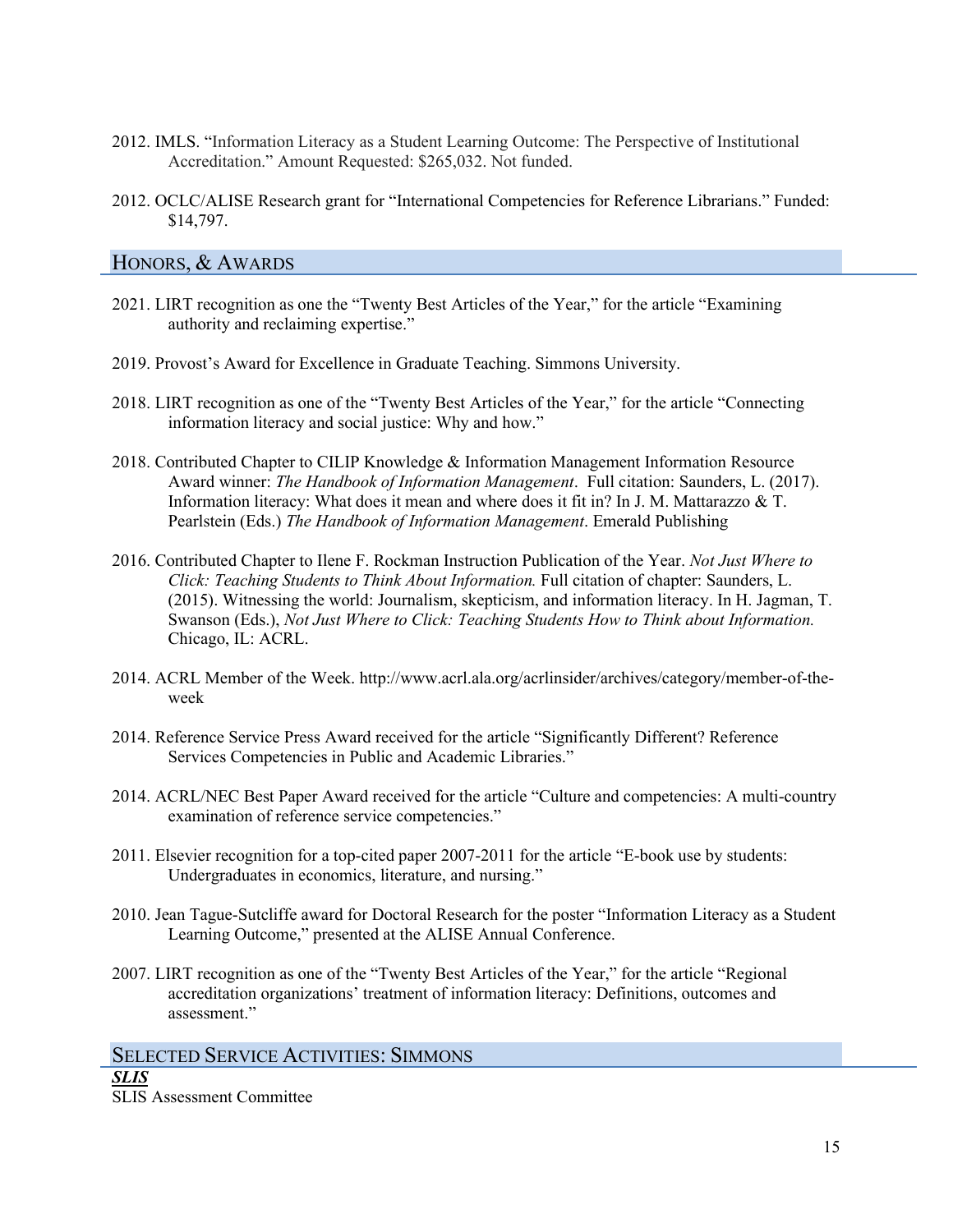• Chair, 2011-present (break AY19/20 for sabbatical)

Promotion & Tenure Review Committee, Tenure Review

- Member Summer/Fall 2021
- Chair, Summer/Fall 2021
- Member, Fall 2018

Promotion & Tenure Review, Midpoint Year Review

• Chair, AY 20-21

Promotion & Tenure Review, First Year Review

• Member, Fall 2018

LIS 407 Course Lead

- September 2016- June 2019
- Coordinate updates to syllabus including textbooks, readings, assignments, etc.; coordinate and implement updates to online course; communicate important changes and updates to instructors; coordinate semi-annual meetings of instructors.

Accreditation Self-Study, Standard I Committee

• Chair,  $AY 17/18$ 

Dean's Fellow for International Programs & Events Search Committee

• Member, Summer 2018

Teaching & Learning Technology Specialists Search Committee

• Chair, Summer 2018

Dissertation Chair

- Kate Wing, 2020-
- Matthew Sullivan, 2020-
- Sean Noel, 2019-
- Zachary Newell, 2019-
- Heather Perry, 2017-2018
- Patricia Kreitz, 2016

Dissertation Committee member

- LeRoy LaFleur, 2019-2021
- Joseph Tragert, 2017-present (external)
- Shabnam Shavar, 2017-2018
- Georgina Trebbe, 2017 (external)

## Doctoral advisor

- Zachary Newell
- Sean Noel
- Sylmari Burgos-Ramirez
- Anna Sarneso
- Deeth Ellis
- Matthew Sullivan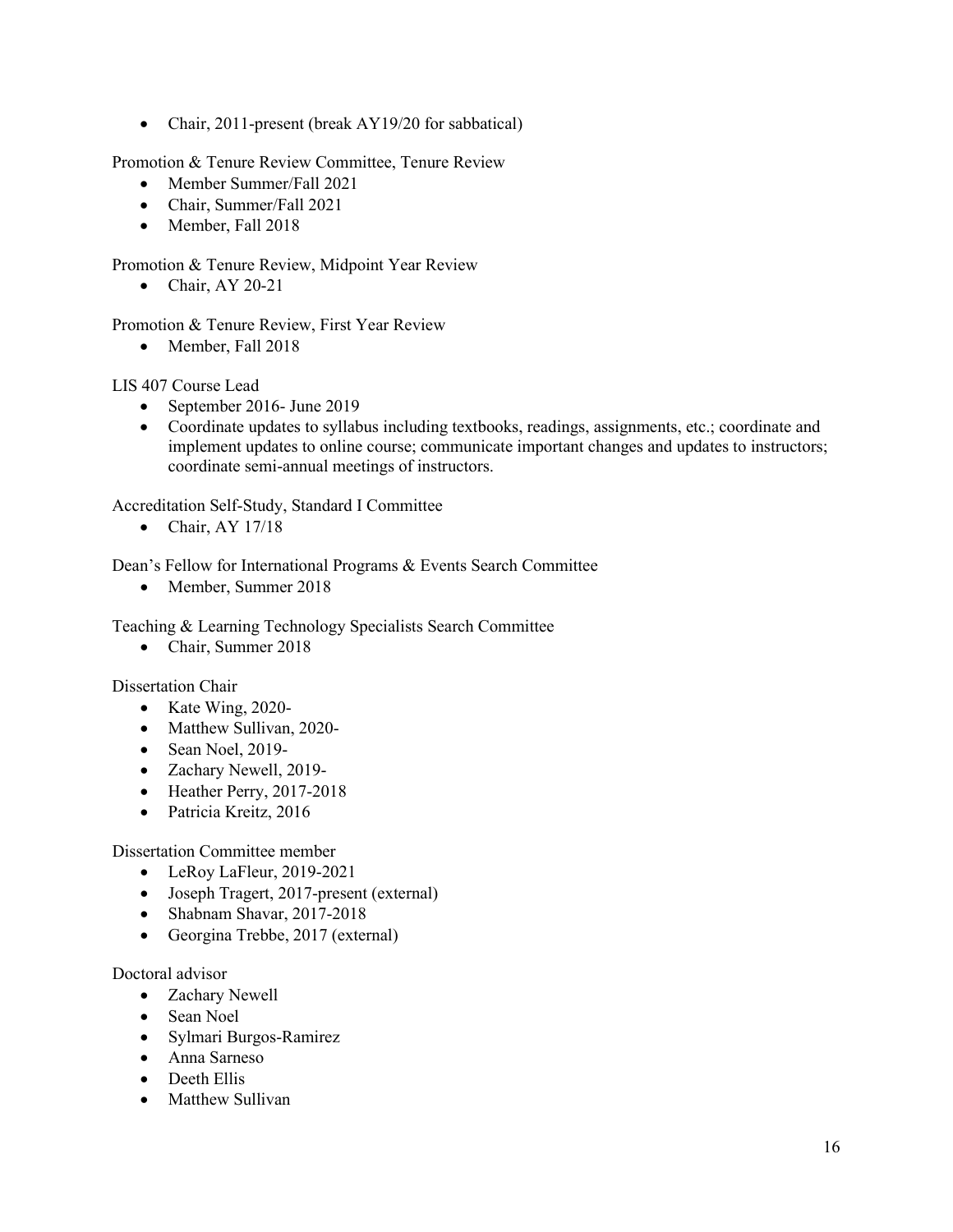• Kate Wing

Online Education Committee

• Member, 2011-2015

Curriculum Committee

- Member, 2011
- Chair, 2012

# Core Curriculum Committee,

• Member, 2012-2013

Capstone Committee

• Chair, 2012-2013

Core Implementation Committee

• Member, 2013

# *COCIS/Simmons*

Faculty Senate

• AY 20-AY 23

Faculty Design Coach

- Summer 2021
- Spring 2021
- Fall 2020
- Summer 2020

CET Assistant Director Search (Committee Member)

• Summer 2019

Sponsored Programs Director Search (Committee Member)

• Summer 2019

Multimedia Storytelling Ad-hoc Committee

• AY 2018/19

Ifill Task Force on Academic Organization

• Spring 2019

Governance & Culture Subcommittee Member

• AY 2017/18

CET Advisory Committee

 $• 2016 - 2019$ 

# All Simmons Assessment Committee

• Member, 2011-2017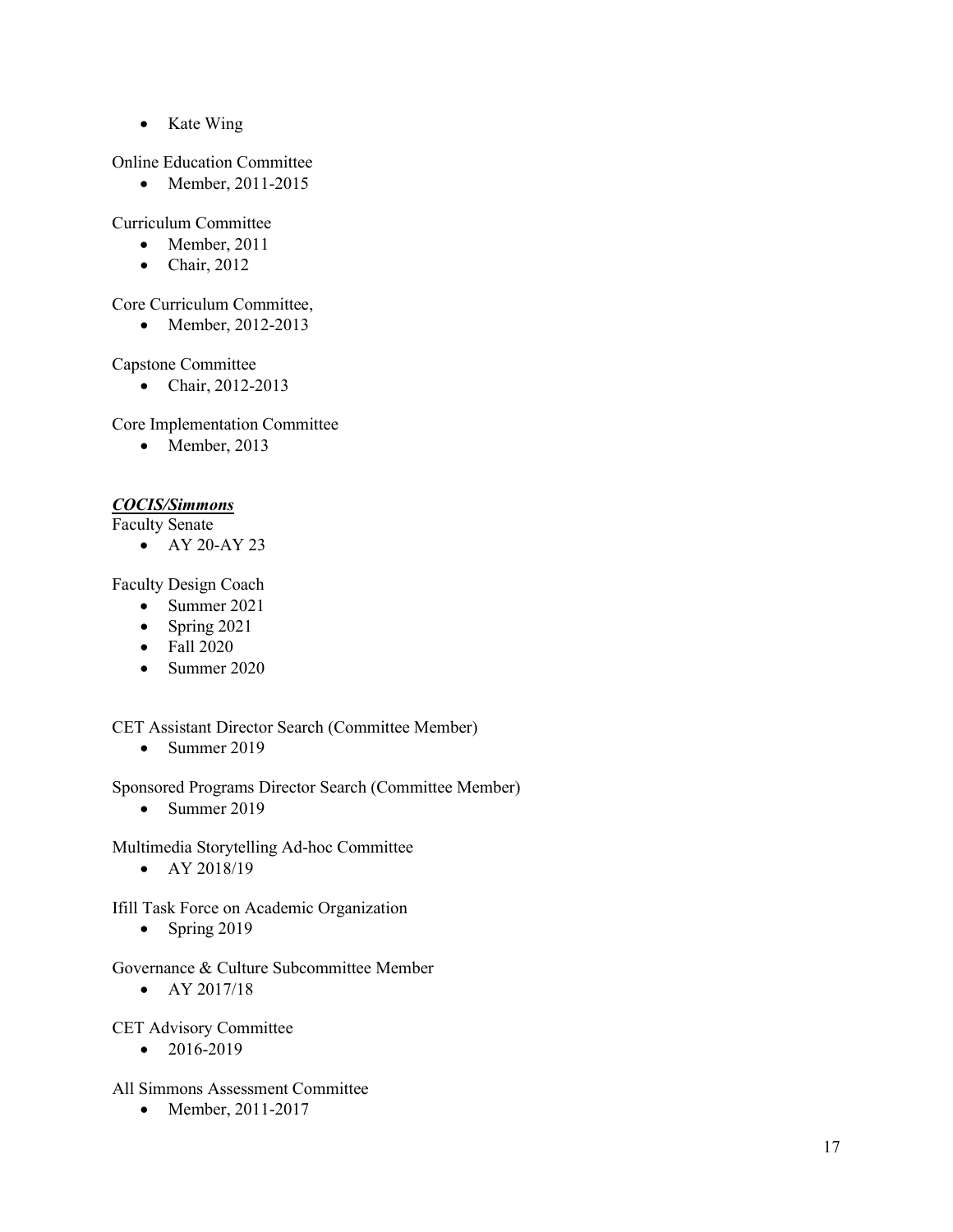# SELECTED SERVICE ACTIVITIES: PROFESSIONAL

Book Review Editor

• Journal of Education for Library and Information Science, 2019-2022

ALISE Representative to ALA Committee on Education

•  $AY20/21-AY22/23$ 

ALISE Jean Tague Sutcliffe Doctoral Poster Contest Committee

• Co-Chair, 2020-2021

Libraries Unlimited Advisory Committee

• Member, June 2020-December 2022

CoA External Review Panel Member

- Fall 2021
- Spring 2019

ALISE Juried Paper Reviewer

• April 2020

Beta Phi Mu Eugene Garfield Dissertation Award Reviewer

 $\bullet$  April 2020

ALISE Webinar Coordinator

• August 2019- February 2019

ALISE Nominations Committee

- Member, 2020
- Chair, 2019

ECIL Program Committee/ proposal reviewer (international)

- 2020
- 2019
- 2018
- 2017
- 2016
- 2015
- $2014$
- 2013

IMLS Grant Proposal Reviewer

- Summer 2020
- Summer 2018

iConference proposal reviewer

• September 2020